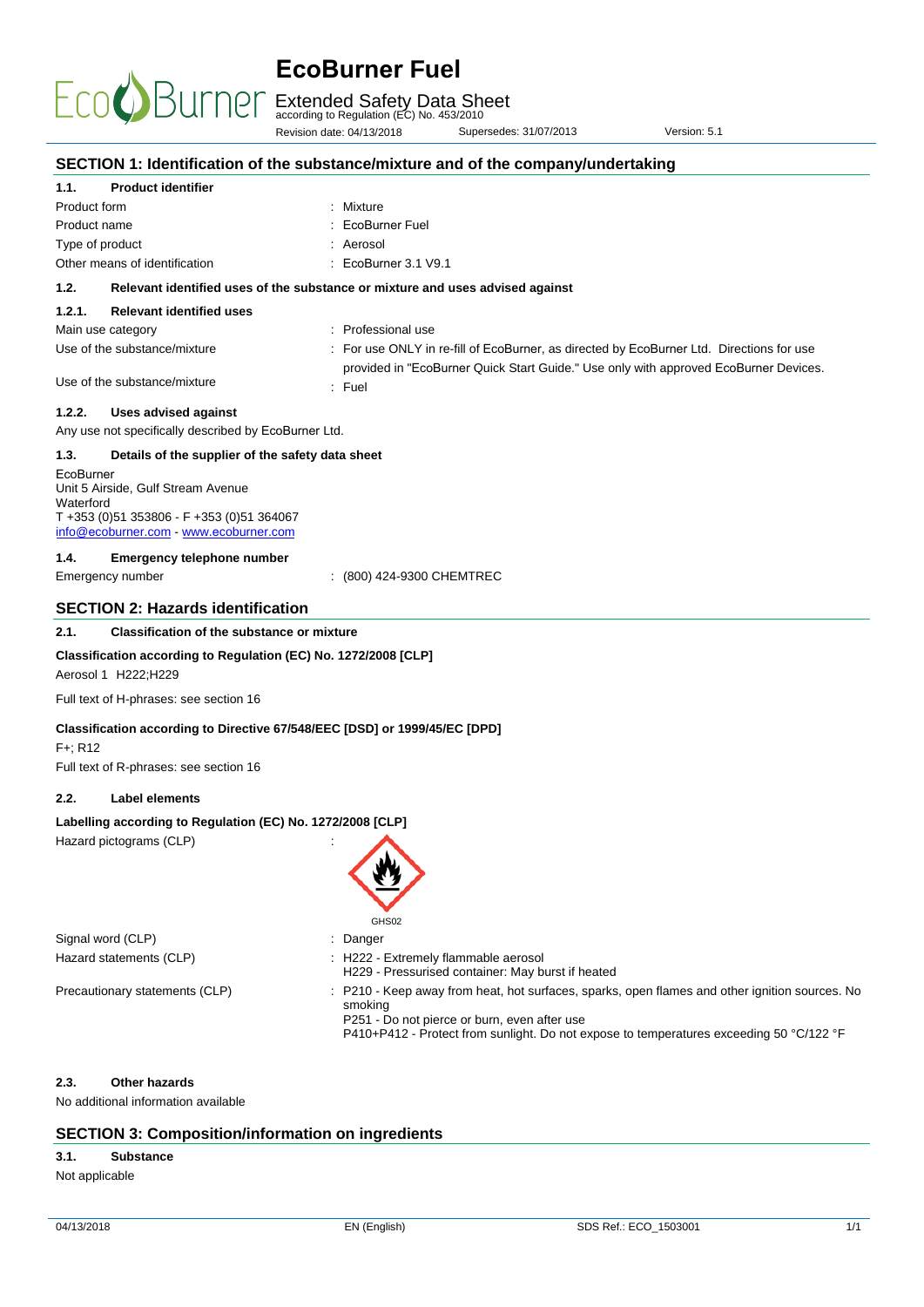### Extended Safety Data Sheet

according to Regulation (EC) No. 453/2010

| 3.2.<br><b>Mixture</b> |                                                                      |           |                                                            |                                                                           |
|------------------------|----------------------------------------------------------------------|-----------|------------------------------------------------------------|---------------------------------------------------------------------------|
| <b>Name</b>            | <b>Product identifier</b>                                            | $\%$      | <b>Classification according</b><br>to Directive 67/548/EEC | <b>Classification according to Regulation</b><br>(EC) No. 1272/2008 [CLP] |
| n-Butane               | (CAS No) 106-97-8<br>(EC no) 203-448-7<br>(EC index no) 601-004-00-0 | $70 - 90$ | $F +: R12$                                                 | Flam. Gas 1, H220                                                         |
| Propane                | (CAS No) 74-98-6<br>(EC no) 200-827-9<br>(EC index no) 601-003-00-5  | $10 - 30$ | $F + R12$                                                  | Flam. Gas 1, H220                                                         |
| Isobutane              | (CAS No) 75-28-5<br>(EC no) 200-857-2<br>(EC index no) 601-004-00-0  | $1 - 5$   | $F +: R12$                                                 | Flam. Gas 1, H220<br>Press, Gas                                           |

Full text of R- and H-phrases: see section 16

### **SECTION 4: First aid measures**

| 4.1.                                 | Description of first aid measures                           |                                                                                                                                                                                      |  |  |  |  |
|--------------------------------------|-------------------------------------------------------------|--------------------------------------------------------------------------------------------------------------------------------------------------------------------------------------|--|--|--|--|
| First-aid measures general           |                                                             | : Never give anything by mouth to an unconscious person. If you feel unwell, seek medical<br>advice (show the label where possible).                                                 |  |  |  |  |
| First-aid measures after inhalation  |                                                             | Remove victim to fresh air and keep at rest in a position comfortable for breathing. Artificial<br>respiration and/or oxygen if necessary. Call a POISON CENTER or doctor/physician. |  |  |  |  |
|                                      | First-aid measures after skin contact                       | : Thaw frosted parts with lukewarm water. Do no rub affected area. Get medical advice/attention.                                                                                     |  |  |  |  |
| First-aid measures after eye contact |                                                             | : Direct contact with the eyes is likely to be irritating.                                                                                                                           |  |  |  |  |
| First-aid measures after ingestion   |                                                             | : Not expected to present a significant ingestion hazard under anticipated conditions of normal<br>use.                                                                              |  |  |  |  |
| 4.2.                                 | Most important symptoms and effects, both acute and delayed |                                                                                                                                                                                      |  |  |  |  |
|                                      | Symptoms/injuries after inhalation                          | : In high concentrations: Anesthetic effects. Shortness of breath. Inhalation of vapours may<br>cause respiratory irritation. Headache. Dizziness. Nausea.                           |  |  |  |  |
| Symptoms/injuries after skin contact |                                                             | May cause moderate irritation. Rapid evaporation of the liquid may cause frostbite.                                                                                                  |  |  |  |  |
| Symptoms/injuries after eye contact  |                                                             | This gas is non-irritating; but direct contact with liguefied/pressurized gas or frost particles may<br>produce severe and possibly permanent eye damage from freeze burns.          |  |  |  |  |

### **4.3. Indication of any immediate medical attention and special treatment needed**

Treat symptomatically.

### **SECTION 5: Firefighting measures**

| 5.1.                           | <b>Extinguishing media</b>                            |                                                                                                                                                   |  |  |
|--------------------------------|-------------------------------------------------------|---------------------------------------------------------------------------------------------------------------------------------------------------|--|--|
|                                | Suitable extinguishing media                          | : Carbon dioxide. Dry chemical. Foam. Water spray. Water fog.                                                                                     |  |  |
| Unsuitable extinguishing media |                                                       | : Do not use a heavy water stream.                                                                                                                |  |  |
| 5.2.                           | Special hazards arising from the substance or mixture |                                                                                                                                                   |  |  |
| Fire hazard                    |                                                       | : Extremely flammable aerosol.                                                                                                                    |  |  |
| <b>Explosion hazard</b>        |                                                       | : Heat may build pressure, rupturing closed containers, spreading fire and increasing risk of<br>burns and injuries.                              |  |  |
| fire                           | Hazardous decomposition products in case of           | : Carbon monoxide. Nitrogen oxides. Sulphur oxides.                                                                                               |  |  |
| 5.3.                           | <b>Advice for firefighters</b>                        |                                                                                                                                                   |  |  |
|                                | Precautionary measures fire                           | : Stop leak if safe to do so.                                                                                                                     |  |  |
|                                | Firefighting instructions                             | : DO NOT fight fire when fire reaches explosives. Evacuate area.                                                                                  |  |  |
| Protection during firefighting |                                                       | : Do not enter fire area without proper protective equipment, including respiratory protection. Use<br>self-contained breathing apparatus. EN469. |  |  |

### **SECTION 6: Accidental release measures**

| 6.1.                 | Personal precautions, protective equipment and emergency procedures |  |                                                                                                                                                                        |  |  |  |
|----------------------|---------------------------------------------------------------------|--|------------------------------------------------------------------------------------------------------------------------------------------------------------------------|--|--|--|
| General measures     |                                                                     |  | : No open flames. No smoking. Isolate from fire, if possible, without unnecessary risk. Remove<br>ignition sources. Use special care to avoid static electric charges. |  |  |  |
| 6.1.1.               | For non-emergency personnel                                         |  |                                                                                                                                                                        |  |  |  |
|                      | Protective equipment                                                |  | $\therefore$ Do not breathe aerosol. Refer to section 8.2.                                                                                                             |  |  |  |
| Emergency procedures |                                                                     |  | : Stop leak, if possible without risk. Keep upwind. Evacuate unnecessary personnel.                                                                                    |  |  |  |
| 6.1.2.               | For emergency responders                                            |  |                                                                                                                                                                        |  |  |  |
|                      | Protective equipment                                                |  | $\therefore$ Do not breathe aerosol. Refer to section 8.2.                                                                                                             |  |  |  |
| Emergency procedures |                                                                     |  | : Stop leak if safe to do so. Eliminate every possible source of ignition. Evacuate unnecessary<br>personnel. Keep upwind.                                             |  |  |  |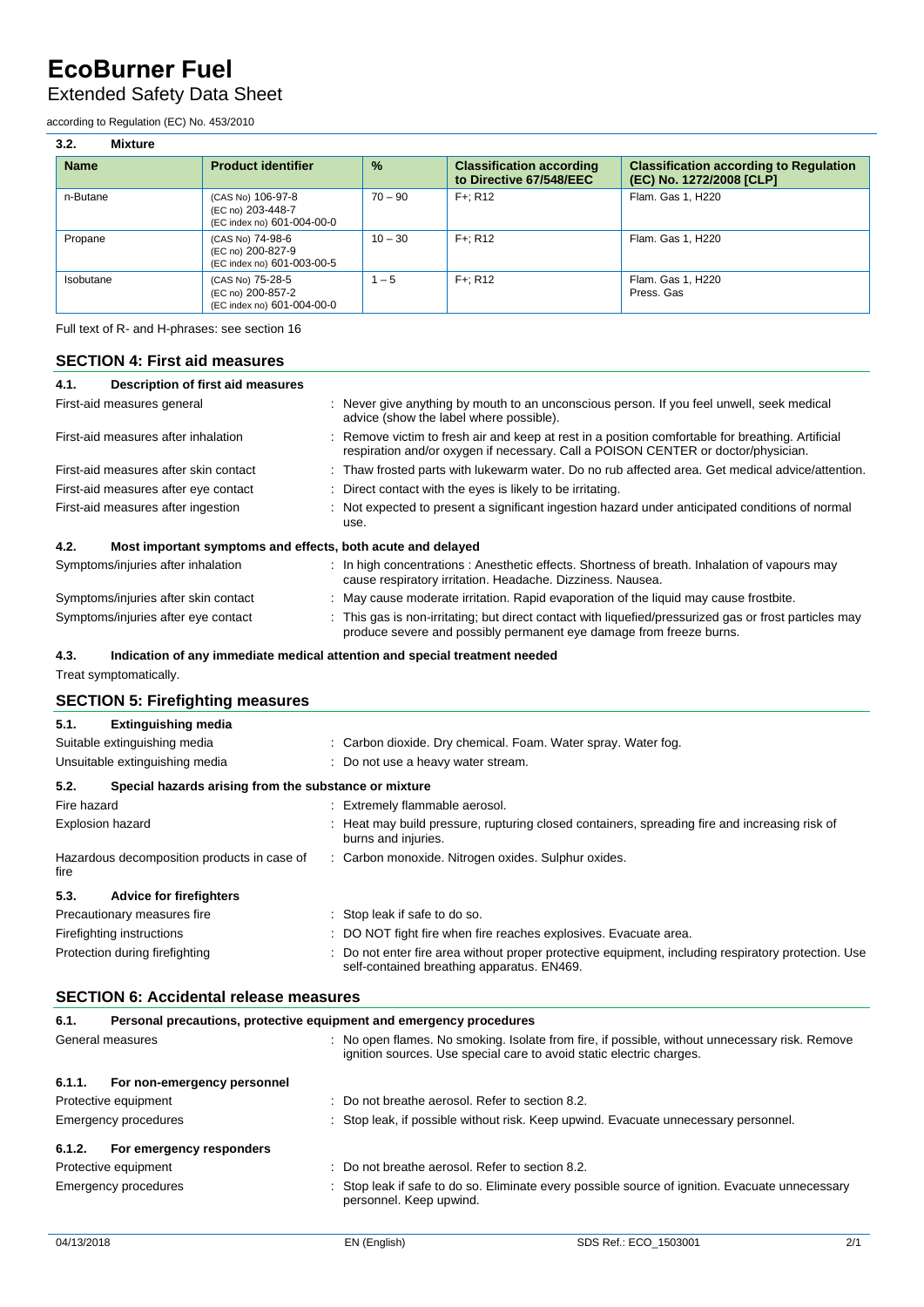Extended Safety Data Sheet

according to Regulation (EC) No. 453/2010

### **6.2. Environmental precautions**

Notify authorities if product enters sewers or public waters. Do not discharge into drains or the environment.

| 6.3. | Methods and material for containment and cleaning up |  |
|------|------------------------------------------------------|--|
|      |                                                      |  |

| For containment         | : Eliminate all ignition sources.   |
|-------------------------|-------------------------------------|
| Methods for cleaning up | : Notify environmental authorities. |

### **6.4. Reference to other sections**

Section 13: disposal information. Section 7: safe handling. Section 8: personal protective equipment.

### **SECTION 7: Handling and storage**

| 7.1.                   | Precautions for safe handling                                |                                                                                                                                                                                |  |  |
|------------------------|--------------------------------------------------------------|--------------------------------------------------------------------------------------------------------------------------------------------------------------------------------|--|--|
|                        | Additional hazards when processed                            | : Handle empty containers with care because residual vapours are flammable. Pressurized<br>container: Do not pierce or burn, even after use.                                   |  |  |
|                        | Precautions for safe handling                                | : Do not spray on an open flame or other ignition source.                                                                                                                      |  |  |
|                        | Hygiene measures                                             | : Wash hands and other exposed areas with mild soap and water before eating, drinking or<br>smoking and when leaving work. Do not eat, drink or smoke when using this product. |  |  |
| 7.2.                   | Conditions for safe storage, including any incompatibilities |                                                                                                                                                                                |  |  |
|                        | <b>Technical measures</b>                                    | : Avoid static electricity discharges. No flames, no sparks. Eliminate all sources of ignition.                                                                                |  |  |
| Storage conditions     |                                                              | : Do not expose to temperatures exceeding 50 $\degree$ C/ 122 $\degree$ F. Keep in fireproof place.                                                                            |  |  |
| Incompatible materials |                                                              | : Heat sources. Direct sunlight.                                                                                                                                               |  |  |
| Storage area           |                                                              | : Store in dry, cool, well-ventilated area.                                                                                                                                    |  |  |

### **7.3. Specific end use(s)**

Fuel.

### **SECTION 8: Exposure controls/personal protection**

#### **8.1. Control parameters**

| n-Butane (106-97-8)        |                                                                 |                                                          |     |
|----------------------------|-----------------------------------------------------------------|----------------------------------------------------------|-----|
| Denmark                    | Grænseværdie (kortvarig) (mg/m <sup>3</sup> )                   | $2400$ mg/m <sup>3</sup>                                 |     |
| Denmark                    | Grænseværdie (kortvarig) (ppm)                                  | 1000 ppm                                                 |     |
| Slovakia                   | NPHV (priemerná) (mg/m <sup>3</sup> )                           | 2400 mg/m <sup>3</sup>                                   |     |
| Slovakia                   | NPHV (priemerná) (ppm)                                          | 1000 ppm                                                 |     |
| Slovakia                   | Upozornenie (SK)                                                | (Dokázaný karcinogén pre ludí, Pravdepodobný<br>mutagén) |     |
| Spain                      | VLA-ED (mg/m <sup>3</sup> )                                     | 1935 mg/m <sup>3</sup>                                   |     |
| Spain                      | VLA-ED (ppm)                                                    | 800 ppm                                                  |     |
| Australia                  | STEL (mg/m <sup>3</sup> )                                       | 1810 mg/m <sup>3</sup>                                   |     |
| Australia                  | STEL (ppm)                                                      | 750 ppm                                                  |     |
| <b>USA - ACGIH</b>         | ACGIH TWA (ppm)                                                 | 1000 ppm                                                 |     |
| <b>USA - ACGIH</b>         | ACGIH STEL (ppm)                                                | 1000 ppm                                                 |     |
| <b>Isobutane (75-28-5)</b> |                                                                 |                                                          |     |
| Austria                    | MAK (mg/m <sup>3</sup> )                                        | 1900 mg/m <sup>3</sup>                                   |     |
| Austria                    | MAK (ppm)                                                       | 800 ppm                                                  |     |
| Austria                    | MAK Short time value (mg/m <sup>3</sup> )                       | 3800 mg/m <sup>3</sup> max. 3x60 min./Schicht            |     |
| Austria                    | MAK Short time value (ppm)                                      | 1600 ppm max. 3x60 min./Schicht                          |     |
| Belgium                    | Limit value (ppm)                                               | 1000 ppm                                                 |     |
| Finland                    | HTP-arvo (8h) (mg/m <sup>3</sup> )                              | 1900 mg/m <sup>3</sup>                                   |     |
| Finland                    | HTP-arvo (8h) (ppm)                                             | 800 ppm                                                  |     |
| Finland                    | HTP-arvo (15 min)                                               | 2400 mg/m <sup>3</sup>                                   |     |
| Finland                    | HTP-arvo (15 min) (ppm)                                         | 1000 ppm                                                 |     |
| France                     | $VME$ (mg/m <sup>3</sup> )                                      | 1900 mg/m <sup>3</sup>                                   |     |
| France                     | VME (ppm)                                                       | 800 ppm                                                  |     |
| Germany                    | TRGS 900 Occupational exposure limit value (mg/m <sup>3</sup> ) | 2400 mg/m <sup>3</sup>                                   |     |
| Germany                    | TRGS 900 Occupational exposure limit value (ppm)                | 1000 ppm                                                 |     |
| Slovakia                   | NPHV (priemerná) (mg/m <sup>3</sup> )                           | 2400 mg/m <sup>3</sup>                                   |     |
| Slovakia                   | NPHV (priemerná) (ppm)                                          | 1000 ppm                                                 |     |
| Slovakia                   | Upozornenie (SK)                                                | (Dokázaný karcinogén pre ludí, Pravdepodobný<br>mutagén) |     |
| 04/13/2018                 | EN (English)                                                    | SDS Ref.: ECO_1503001                                    | 3/1 |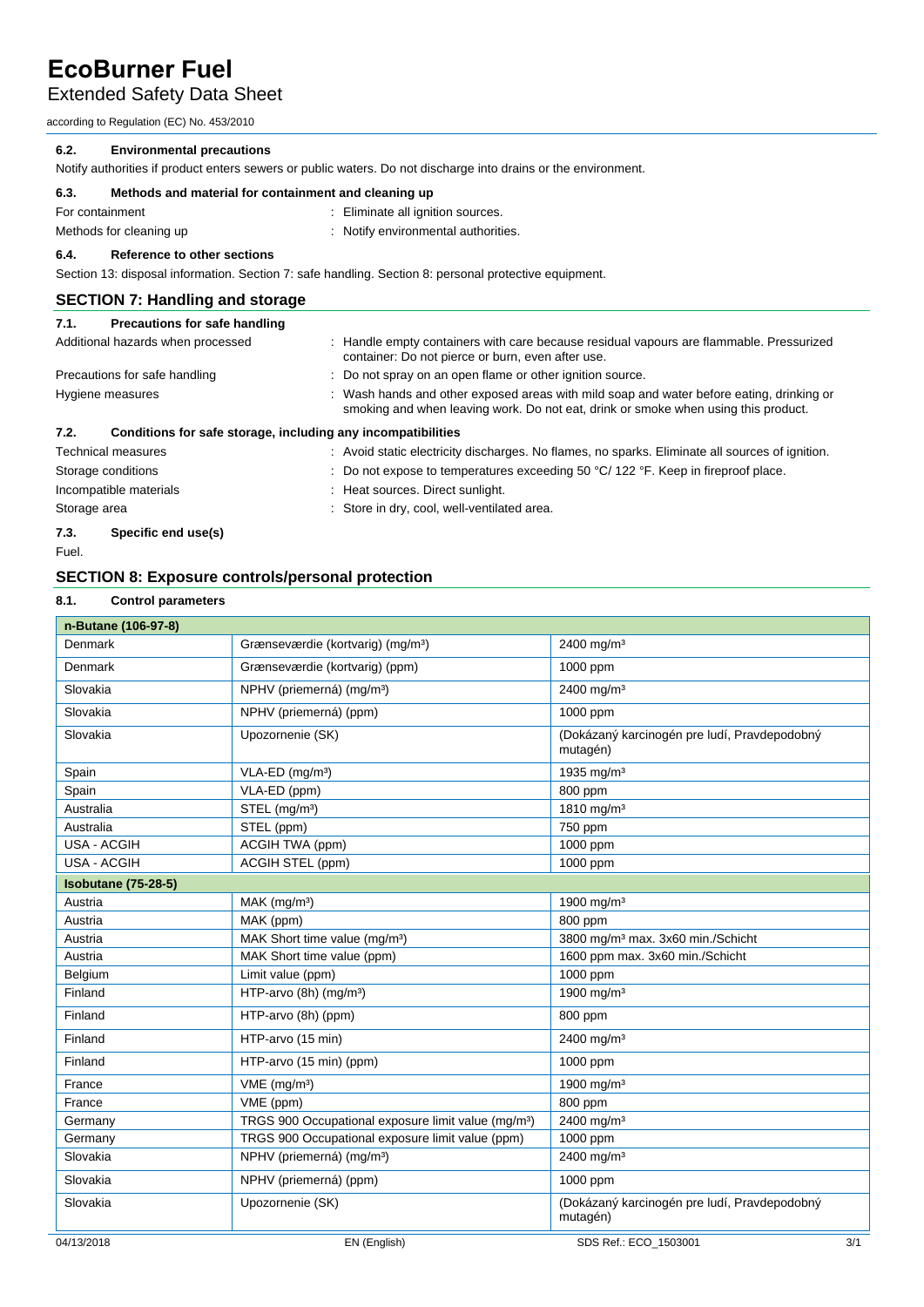### Extended Safety Data Sheet

according to Regulation (EC) No. 453/2010

| <b>Isobutane (75-28-5)</b> |                                               |                        |  |  |  |  |  |  |  |
|----------------------------|-----------------------------------------------|------------------------|--|--|--|--|--|--|--|
| Switzerland                | $VME$ (mg/m <sup>3</sup> )                    | 1900 mg/m <sup>3</sup> |  |  |  |  |  |  |  |
| Switzerland                | VME (ppm)                                     | 800 ppm                |  |  |  |  |  |  |  |
| USA - ACGIH                | ACGIH TWA (ppm)                               | 1000 ppm               |  |  |  |  |  |  |  |
| USA - ACGIH                | ACGIH STEL (ppm)                              | 1000 ppm               |  |  |  |  |  |  |  |
| <b>Propane (74-98-6)</b>   |                                               |                        |  |  |  |  |  |  |  |
| Denmark                    | Grænseværdie (kortvarig) (mg/m <sup>3</sup> ) | 3600 mg/m <sup>3</sup> |  |  |  |  |  |  |  |
| Denmark                    | Grænseværdie (kortvarig) (ppm)                | 2000 ppm               |  |  |  |  |  |  |  |

### **8.2. Exposure controls**

| Appropriate engineering controls | : Provide local exhaust or general room ventilation.                                                                                                                                                                                         |
|----------------------------------|----------------------------------------------------------------------------------------------------------------------------------------------------------------------------------------------------------------------------------------------|
| Personal protective equipment    | : Avoid all unnecessary exposure. Accidental release of the contents: avoid leaks.                                                                                                                                                           |
| Hand protection                  | : None under normal use. It is a good industrial hygiene practice to minimize skin contact. In<br>case of repeated or prolonged contact wear gloves. Insulated gloves. EN374                                                                 |
| Eye protection                   | : None under normal use. In case of aerosol production: protective goggles. EN166                                                                                                                                                            |
| Respiratory protection           | : No special respiratory protection equipment is recommended under normal conditions of use<br>with adequate ventilation. In case of inadequate ventilation wear respiratory protection. Use<br>self-contained breathing apparatus. EN 12083 |

### **SECTION 9: Physical and chemical properties**

| 9.1.                    | Information on basic physical and chemical properties |                                   |
|-------------------------|-------------------------------------------------------|-----------------------------------|
| Physical state          |                                                       | Gas                               |
| Appearance              |                                                       | Aerosol.                          |
| Colour                  |                                                       | Colourless.                       |
| Odour                   |                                                       | Sweet. petroleum.                 |
| Odour threshold         |                                                       | No data available                 |
| pH                      |                                                       | No data available                 |
|                         | Relative evaporation rate (butyl acetate=1)           | No data available                 |
|                         | Relative evaporation rate (ether=1)                   | >1                                |
| Melting point           |                                                       | No data available                 |
| Freezing point          |                                                       | No data available                 |
| Boiling point           |                                                       | $-42.2 - 0.5$ °C (-1.1 - 31.1 °F) |
| Flash point             |                                                       | -104.4 °C (-156 °F (estimated))   |
|                         | Auto-ignition temperature                             | No data available                 |
|                         | Decomposition temperature                             | No data available                 |
|                         | Flammability (solid, gas)                             | Extremely flammable aerosol       |
| Vapour pressure         |                                                       | 40 PSIG @ 70 °F                   |
|                         | Relative vapour density at 20 °C                      | 1.886                             |
| Relative density        |                                                       | 0.567                             |
| Solubility              |                                                       | Water: 0.008 % @ 70 °F            |
| Log Pow                 |                                                       | No data available                 |
|                         | Viscosity, kinematic                                  | No data available                 |
| Viscosity, dynamic      |                                                       | No data available                 |
|                         | <b>Explosive properties</b>                           | No data available                 |
|                         | Oxidising properties                                  | No data available                 |
| <b>Explosive limits</b> |                                                       | 1.9 vol % Gas in air              |
|                         |                                                       | 9.5 vol % Gas in air              |
| 9.2.                    | <b>Other information</b>                              |                                   |

VOC content : 100 %

### **SECTION 10: Stability and reactivity**

#### **10.1. Reactivity**

No dangerous reactions known.

### **10.2. Chemical stability**

Extremely flammable aerosol. Contains gas under pressure; may explode if heated. Extreme risk of explosion by shock, friction, fire or other sources of ignition.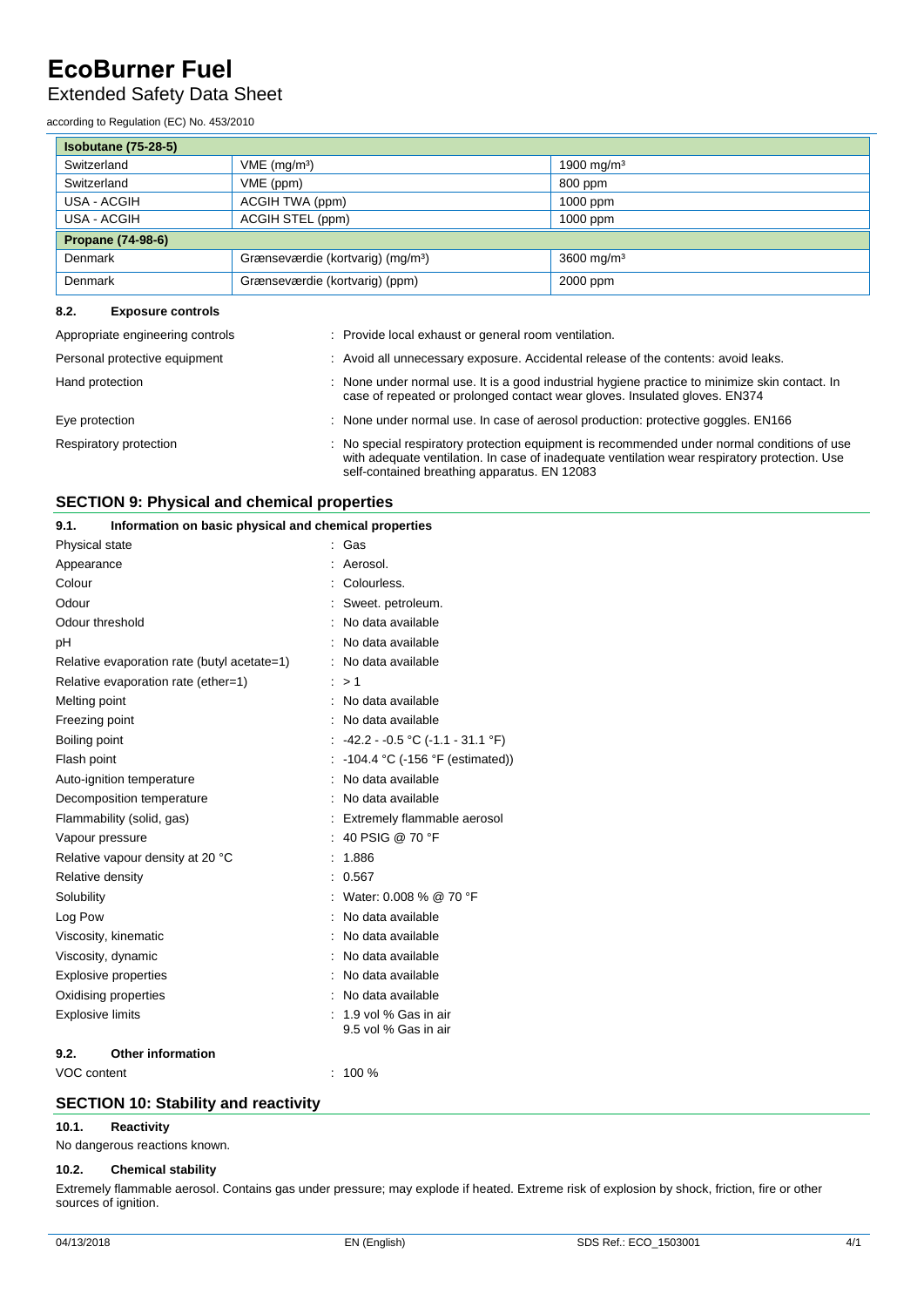### Extended Safety Data Sheet

according to Regulation (EC) No. 453/2010

### **10.3. Possibility of hazardous reactions**

Hazardous polymerization will not occur.

### **10.4. Conditions to avoid**

Heat. Sparks. Open flame. Direct sunlight. Overheating.

### **10.5. Incompatible materials**

Strong oxidizers. Alkali. Strong mineral acids.

### **10.6. Hazardous decomposition products**

Carbon monoxide. Mixture of hydrocarbons.

### **SECTION 11: Toxicological information**

| 11.1.             | Information on toxicological effects             |                  |
|-------------------|--------------------------------------------------|------------------|
| Acute toxicity    |                                                  | : Not classified |
|                   | Skin corrosion/irritation                        | : Not classified |
|                   | Serious eye damage/irritation                    | : Not classified |
|                   | Respiratory or skin sensitisation                | : Not classified |
|                   | Germ cell mutagenicity                           | : Not classified |
| Carcinogenicity   |                                                  | : Not classified |
|                   | Reproductive toxicity                            | : Not classified |
|                   | Specific target organ toxicity (single exposure) | : Not classified |
| exposure)         | Specific target organ toxicity (repeated         | : Not classified |
| Aspiration hazard |                                                  | : Not classified |

### **SECTION 12: Ecological information**

### **12.1. Toxicity**

No additional information available

### **12.2. Persistence and degradability**

### No additional information available

**12.3. Bioaccumulative potential** 

No additional information available

#### **12.4. Mobility in soil**

No additional information available

### **12.5. Results of PBT and vPvB assessment**

No additional information available

### **12.6. Other adverse effects**

No additional information available

### **SECTION 13: Disposal considerations**

#### **13.1. Waste treatment methods**

| Regional legislation (waste)      | : Residues must be completely removed from containers (by spilling, drying,). Completely<br>empty packing must be left to the authorized acceptor of waste packaging or hand over to<br>collection centers under the classification number for packaging waste. Remove according to<br>Regulation of the management of waste packaging . Containers must be recycled according to<br>national regulation<br>Waste numbers / waste codes according to the list of waste (loW). |
|-----------------------------------|-------------------------------------------------------------------------------------------------------------------------------------------------------------------------------------------------------------------------------------------------------------------------------------------------------------------------------------------------------------------------------------------------------------------------------------------------------------------------------|
| Sewage disposal recommendations   | : Do not dispose of waste into sewer.                                                                                                                                                                                                                                                                                                                                                                                                                                         |
| Waste disposal recommendations    | : Container under pressure. Do not drill or burn even after use. Dispose in a safe manner in<br>accordance with local/national regulations.                                                                                                                                                                                                                                                                                                                                   |
| Additional information            | : Flammable vapours may accumulate in the container.                                                                                                                                                                                                                                                                                                                                                                                                                          |
| European List of Waste (LoW) code | : For disposal within the EC, the appropriate code according to the European Waste Catalogue<br>(EWC) should be used.<br>16 05 05 - gases in pressure containers other than those mentioned in 16 05 04                                                                                                                                                                                                                                                                       |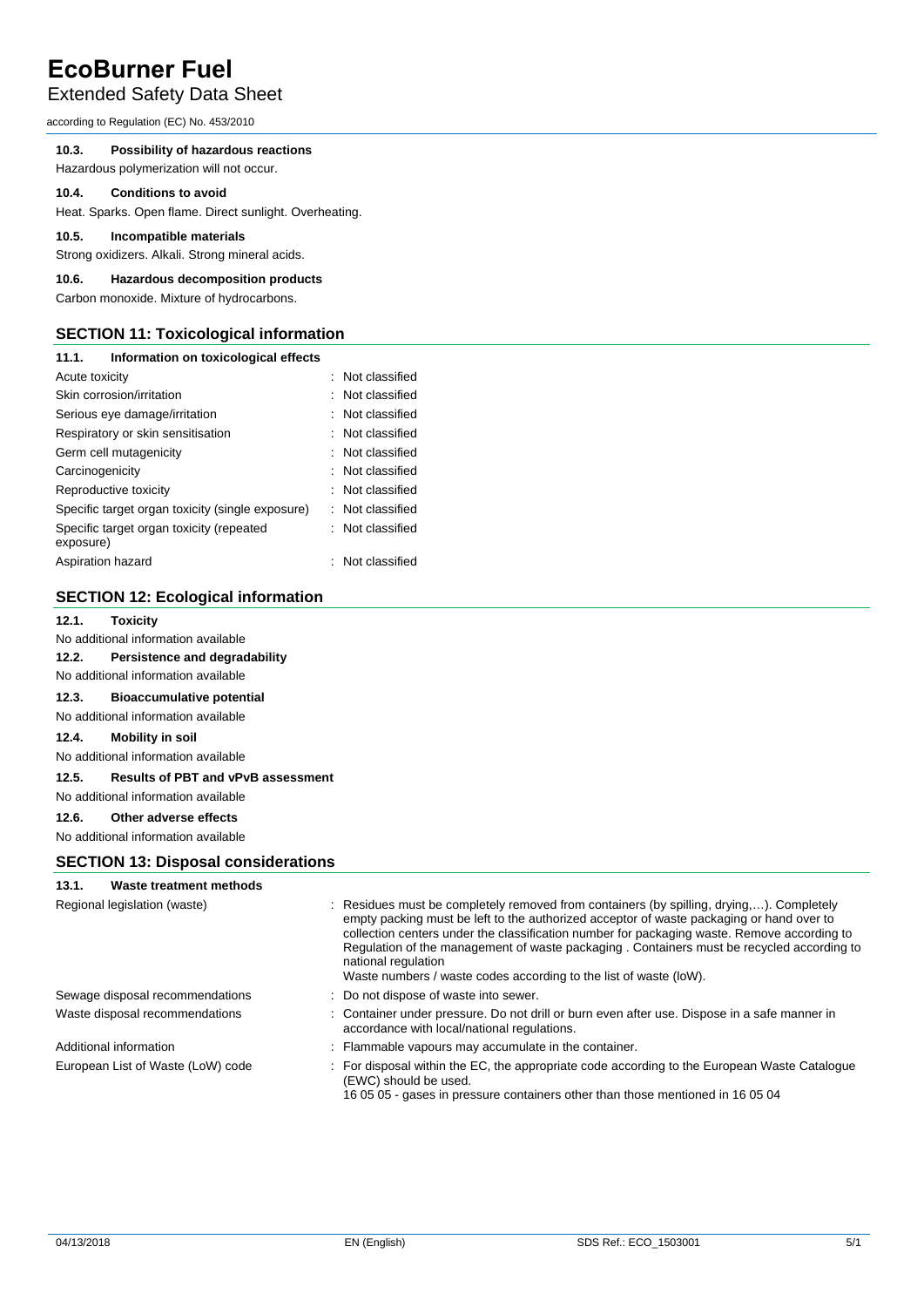### Extended Safety Data Sheet

according to Regulation (EC) No. 453/2010

| HP Code | $\therefore$ HP3 - "Flammable."<br>— flammable liquid waste: liquid waste having a flash point below 60 $\degree$ C or waste gas oil, diesel<br>and light heating oils having a flash point $> 55$ °C and $\leq 75$ °C;<br>- flammable pyrophoric liquid and solid waste: solid or liquid waste which, even in small<br>quantities, is liable to ignite within five minutes after coming into contact with air;<br>- flammable solid waste: solid waste which is readily combustible or may cause or contribute<br>to fire through friction;<br>$-$ flammable gaseous waste: gaseous waste which is flammable in air at 20 °C and a standard<br>pressure of 101.3 kPa;<br>— water reactive waste: waste which, in contact with water, emits flammable gases in<br>dangerous quantities;<br>- other flammable waste: flammable aerosols, flammable self-heating waste, flammable<br>organic peroxides and flammable self-reactive waste. |
|---------|-----------------------------------------------------------------------------------------------------------------------------------------------------------------------------------------------------------------------------------------------------------------------------------------------------------------------------------------------------------------------------------------------------------------------------------------------------------------------------------------------------------------------------------------------------------------------------------------------------------------------------------------------------------------------------------------------------------------------------------------------------------------------------------------------------------------------------------------------------------------------------------------------------------------------------------------|
|         |                                                                                                                                                                                                                                                                                                                                                                                                                                                                                                                                                                                                                                                                                                                                                                                                                                                                                                                                         |

### **SECTION 14: Transport information**

In accordance with ADR / RID / IMDG / IATA / ADN

| UN number<br>14.1.                    |                              |
|---------------------------------------|------------------------------|
| UN-No. (ADR)                          | : 1950                       |
| UN-No. (IMDG)                         | : 1950                       |
| UN-No.(IATA)                          | : 1950                       |
| UN-No.(ADN)                           | : 1950                       |
| UN-No. (RID)                          | : 1950                       |
| UN proper shipping name<br>14.2.      |                              |
| Proper Shipping Name (ADR)            | : AEROSOLS                   |
| Proper Shipping Name (IMDG)           | : AEROSOLS                   |
| Proper Shipping Name (IATA)           | : AEROSOLS                   |
| Proper Shipping Name (ADN)            | : AEROSOLS                   |
| Proper Shipping Name (RID)            | : AEROSOLS                   |
| Transport document description (ADR)  | : UN 1950 AEROSOLS, 2.1, (D) |
| Transport document description (IMDG) | : UN 1950 AEROSOLS, 2.1      |
| Transport hazard class(es)<br>14.3.   |                              |
| <b>ADR</b>                            |                              |
| Transport hazard class(es) (ADR)      | : 2.1                        |
| Danger labels (ADR)                   | : 2.1                        |

:

:

:



Transport hazard class(es) (IMDG) : 2.1 Danger labels (IMDG)  $\qquad \qquad$  : 2.1

**IATA**

| Transport hazard class(es) (IATA) | $\therefore$ 2.1 |
|-----------------------------------|------------------|
| Hazard labels (IATA)              | : 2.1            |



**ADN**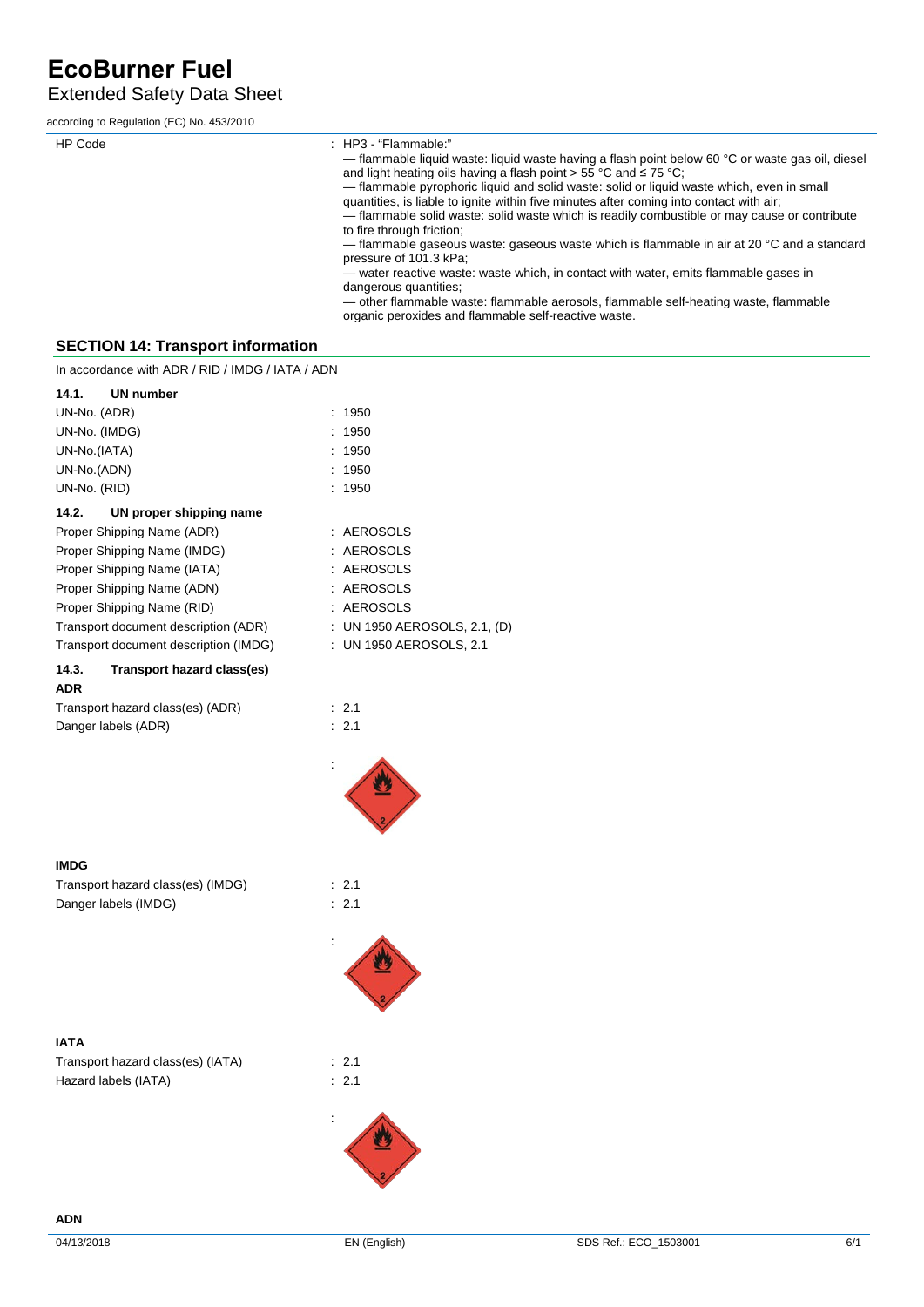### Extended Safety Data Sheet

| according to Regulation (EC) No. 453/2010   |                                          |                       |     |
|---------------------------------------------|------------------------------------------|-----------------------|-----|
| Transport hazard class(es) (ADN)            | : 2.1                                    |                       |     |
| Danger labels (ADN)                         | : 2.1                                    |                       |     |
|                                             |                                          |                       |     |
|                                             |                                          |                       |     |
|                                             |                                          |                       |     |
|                                             |                                          |                       |     |
|                                             |                                          |                       |     |
|                                             |                                          |                       |     |
|                                             |                                          |                       |     |
| <b>RID</b>                                  |                                          |                       |     |
| Transport hazard class(es) (RID)            | $\therefore$ 2.1                         |                       |     |
| Danger labels (RID)                         | : 2.1                                    |                       |     |
|                                             |                                          |                       |     |
|                                             |                                          |                       |     |
|                                             |                                          |                       |     |
|                                             |                                          |                       |     |
|                                             |                                          |                       |     |
|                                             |                                          |                       |     |
| 14.4.<br>Packing group                      |                                          |                       |     |
| Packing group (ADR)                         | : Not applicable                         |                       |     |
| Packing group (IMDG)                        | : Not applicable                         |                       |     |
| Packing group (IATA)                        |                                          |                       |     |
| Packing group (ADN)                         | : Not applicable<br>: Not applicable     |                       |     |
|                                             |                                          |                       |     |
| Packing group (RID)                         | : Not applicable                         |                       |     |
| 14.5.<br><b>Environmental hazards</b>       |                                          |                       |     |
| Dangerous for the environment               | : No                                     |                       |     |
| Marine pollutant                            | : No                                     |                       |     |
| Other information                           | : No supplementary information available |                       |     |
|                                             |                                          |                       |     |
| 14.6.<br>Special precautions for user       |                                          |                       |     |
|                                             |                                          |                       |     |
| - Overland transport                        |                                          |                       |     |
| Classification code (ADR)                   | $\therefore$ 5F                          |                       |     |
| Special provisions (ADR)                    | : 190, 327, 344, 625                     |                       |     |
| Limited quantities (ADR)                    | $\therefore$ 11                          |                       |     |
| Excepted quantities (ADR)                   | $\therefore$ EO                          |                       |     |
| Packing instructions (ADR)                  | : P207, LP02                             |                       |     |
| Special packing provisions (ADR)            | : PP87, RR6, L2                          |                       |     |
| Mixed packing provisions (ADR)              | : MP9                                    |                       |     |
| Transport category (ADR)                    | $\therefore$ 2                           |                       |     |
| Special provisions for carriage - Packages  | $\therefore$ V14                         |                       |     |
| (ADR)                                       |                                          |                       |     |
| Special provisions for carriage - Loading,  | : CV9, CV12                              |                       |     |
| unloading and handling (ADR)                |                                          |                       |     |
| Special provisions for carriage - Operation | $\therefore$ S2                          |                       |     |
| (ADR)                                       |                                          |                       |     |
| Tunnel restriction code (ADR)               | : D                                      |                       |     |
| - Transport by sea                          |                                          |                       |     |
| Special provisions (IMDG)                   | : 63, 190, 277, 327, 344, 959            |                       |     |
| Limited quantities (IMDG)                   | : SP277                                  |                       |     |
| Excepted quantities (IMDG)                  | $\therefore$ EO                          |                       |     |
| Packing instructions (IMDG)                 | : P207, LP02                             |                       |     |
| Special packing provisions (IMDG)           | : PP87, L2                               |                       |     |
|                                             | $: F-D$                                  |                       |     |
| EmS-No. (Fire)                              |                                          |                       |     |
| EmS-No. (Spillage)                          | $: S-U$                                  |                       |     |
| Stowage category (IMDG)                     | : None                                   |                       |     |
| - Air transport                             |                                          |                       |     |
| PCA Excepted quantities (IATA)              | $\therefore$ EO                          |                       |     |
|                                             |                                          |                       |     |
| 04/13/2018                                  | EN (English)                             | SDS Ref.: ECO_1503001 | 7/1 |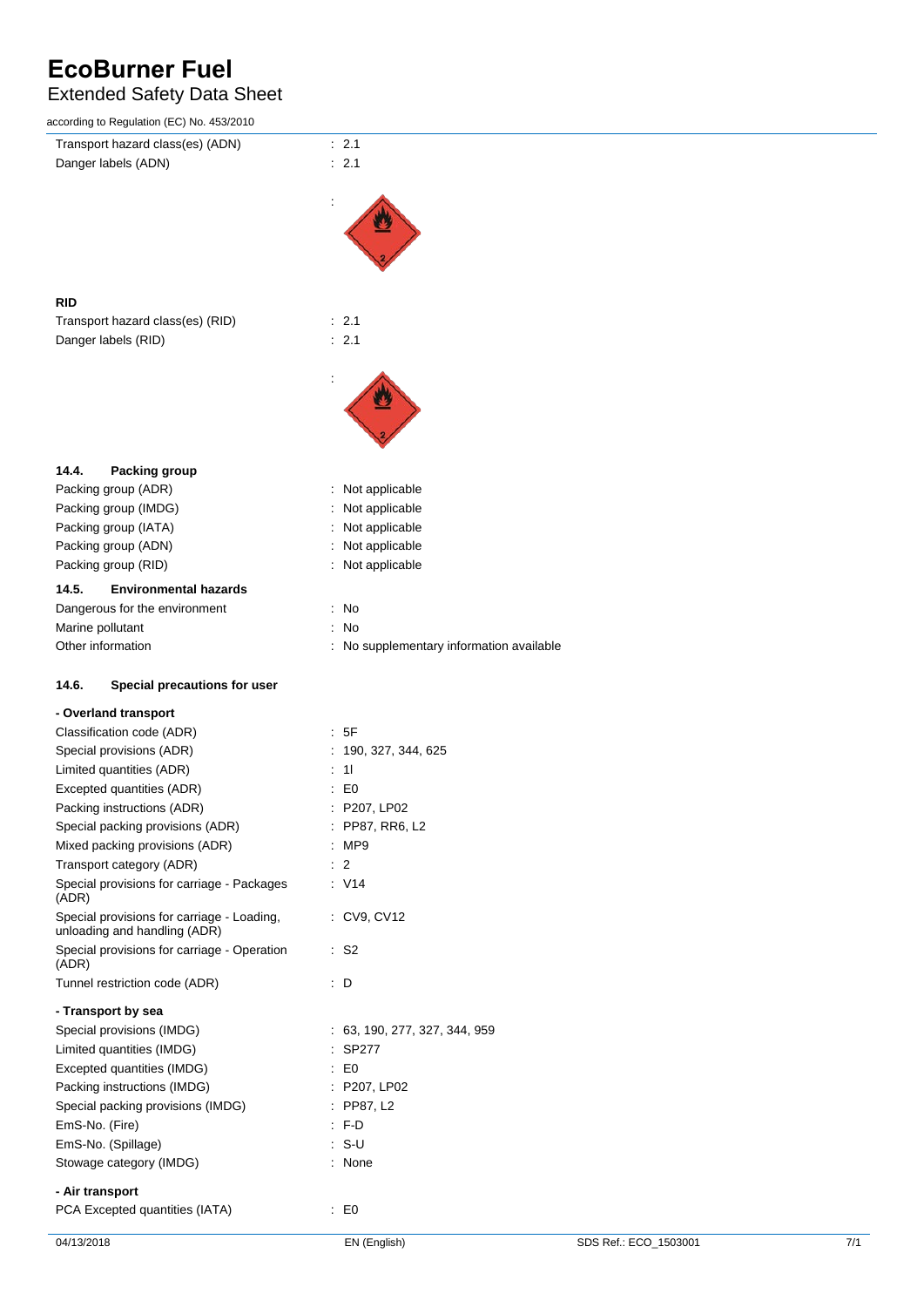### Extended Safety Data Sheet

| according to Regulation (EC) No. 453/2010                                            |                                                                                                                          |
|--------------------------------------------------------------------------------------|--------------------------------------------------------------------------------------------------------------------------|
| PCA Limited quantities (IATA)                                                        | $:$ Y203                                                                                                                 |
| PCA limited quantity max net quantity (IATA)                                         | : 30kgG                                                                                                                  |
| PCA packing instructions (IATA)                                                      | : 203                                                                                                                    |
| PCA max net quantity (IATA)                                                          | : 75kg                                                                                                                   |
| CAO packing instructions (IATA)                                                      | : 203                                                                                                                    |
| CAO max net quantity (IATA)                                                          | : 150kg                                                                                                                  |
| Special provisions (IATA)                                                            | : A145, A167                                                                                                             |
| ERG code (IATA)                                                                      | : 10L                                                                                                                    |
| - Inland waterway transport                                                          |                                                                                                                          |
| Classification code (ADN)                                                            | : 5F                                                                                                                     |
| Special provisions (ADN)                                                             | : 19, 327, 344, 625                                                                                                      |
| Limited quantities (ADN)                                                             | : 1 L                                                                                                                    |
| Excepted quantities (ADN)                                                            | $\therefore$ EO                                                                                                          |
| Equipment required (ADN)                                                             | $:$ PP, EX, A                                                                                                            |
| Ventilation (ADN)                                                                    | : VE01, VE04                                                                                                             |
| Number of blue cones/lights (ADN)                                                    | $\therefore$ 1                                                                                                           |
| Not subject to ADN                                                                   | : No                                                                                                                     |
| - Rail transport                                                                     |                                                                                                                          |
| Carriage prohibited (RID)                                                            | : No                                                                                                                     |
| 14.7.                                                                                | Transport in bulk according to Annex II of MARPOL 73/78 and the IBC Code                                                 |
| Not applicable                                                                       |                                                                                                                          |
| <b>SECTION 15: Regulatory information</b>                                            |                                                                                                                          |
| 15.1.                                                                                | Safety, health and environmental regulations/legislation specific for the substance or mixture                           |
| <b>EU-Regulations</b><br>15.1.1.                                                     |                                                                                                                          |
|                                                                                      |                                                                                                                          |
| Contains no substances with Annex XVII restrictions                                  |                                                                                                                          |
| Contains no substance on the REACH candidate list                                    |                                                                                                                          |
| Contains no REACH Annex XIV substances                                               |                                                                                                                          |
| VOC content                                                                          | $: 100 \%$                                                                                                               |
|                                                                                      |                                                                                                                          |
| 15.1.2.<br><b>National regulations</b>                                               |                                                                                                                          |
| Germany                                                                              |                                                                                                                          |
| VwVwS Annex reference                                                                | Water hazard class (WGK) nwg, Non-hazardous to water (Classification according to VwVwS,<br>Annex 4)                     |
| 12th Ordinance Implementing the Federal<br>Immission Control Act - 12. BlmSchV       | Is not subject of the 12. BlmSchV (Hazardous Incident Ordinance)                                                         |
| <b>Netherlands</b>                                                                   |                                                                                                                          |
| SZW-lijst van kankerverwekkende stoffen                                              | : None of the components are listed                                                                                      |
| SZW-lijst van mutagene stoffen                                                       | : None of the components are listed                                                                                      |
| NIET-limitatieve lijst van voor de voortplanting<br>giftige stoffen - Borstvoeding   | : None of the components are listed                                                                                      |
| NIET-limitatieve lijst van voor de voortplanting                                     | : None of the components are listed                                                                                      |
| giftige stoffen - Vruchtbaarheid<br>NIET-limitatieve lijst van voor de voortplanting | : None of the components are listed                                                                                      |
| giftige stoffen - Ontwikkeling                                                       |                                                                                                                          |
| <b>Denmark</b>                                                                       |                                                                                                                          |
| Class for fire hazard                                                                | : Class I-1                                                                                                              |
| Store unit                                                                           | $: 1$ liter                                                                                                              |
| <b>Classification remarks</b>                                                        | : F+ <aerosol 1="">; Emergency management guidelines for the storage of flammable liquids must<br/>be followed</aerosol> |
| Recommendations Danish Regulation                                                    | Young people below the age of 18 years are not allowed to use the product                                                |

### **15.2. Chemical safety assessment**

No chemical safety assessment has been carried out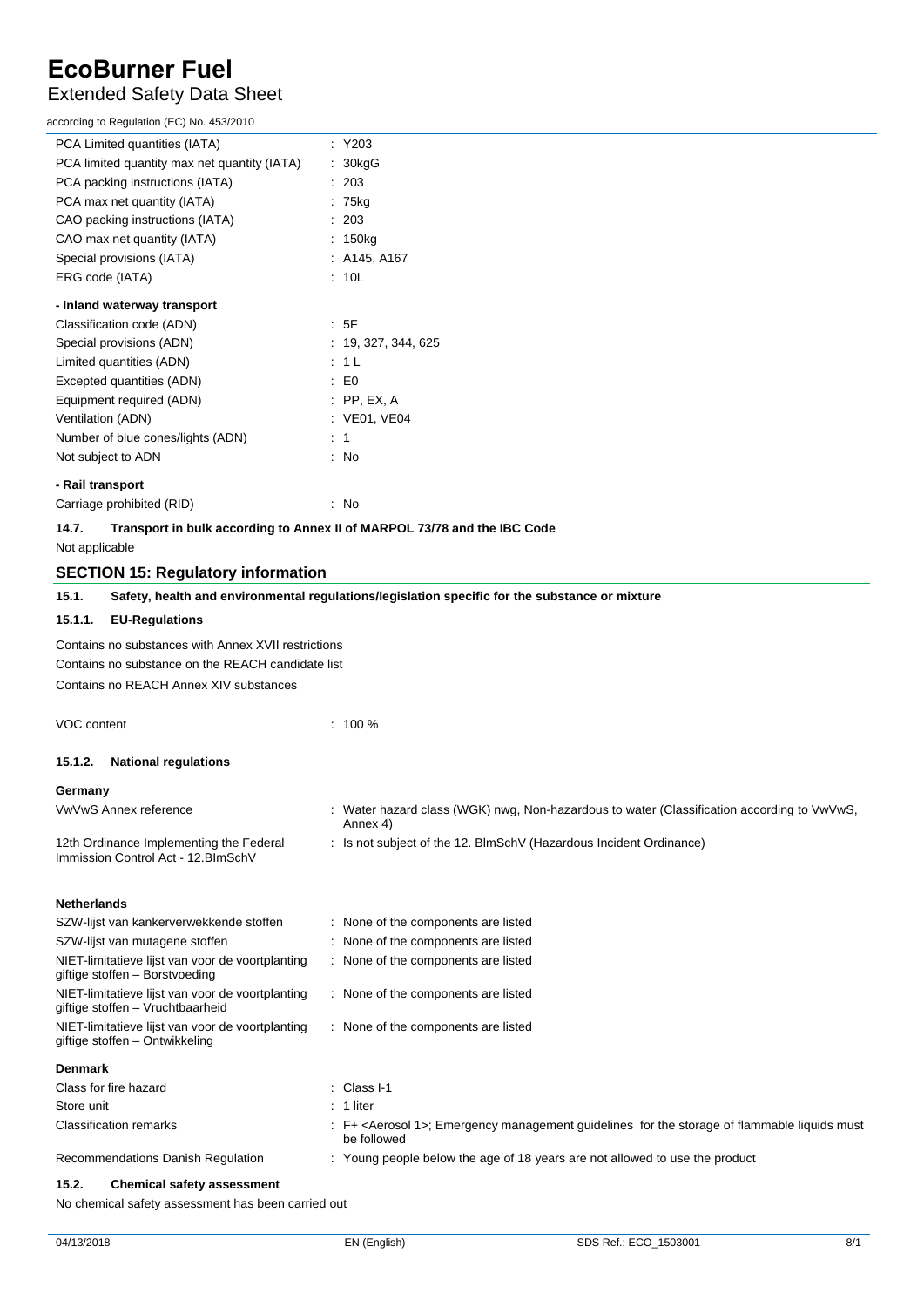### Extended Safety Data Sheet

according to Regulation (EC) No. 453/2010

### **SECTION 16: Other information**

| Indication of changes: |  |
|------------------------|--|

#### General information

#### Abbreviations and acronyms:

| ADDI EVIANOTIS ANU ACIONYMIS. |                                                                                             |  |
|-------------------------------|---------------------------------------------------------------------------------------------|--|
|                               | CAS (Chemical Abstracts Service) number                                                     |  |
|                               | ATE: Acute Toxicity Estimate                                                                |  |
|                               | CLP: Classification, Labelling, Packaging.                                                  |  |
|                               | EC50: Environmental Concentration associated with a response by 50% of the test population. |  |
|                               | GHS: Globally Harmonized System (of Classification and Labeling of Chemicals).              |  |
|                               | LD50: Lethal Dose for 50% of the test population                                            |  |
|                               | NOEC: No Observable Effect Concentration                                                    |  |
|                               | OSHA: Occupational Safety & Health Administration                                           |  |
|                               | <b>PNEC: Predicted No Effect Level</b>                                                      |  |
|                               | STEL: Short Term Exposure Limits                                                            |  |
|                               | <b>TSCA: Toxic Substances Control Act</b>                                                   |  |
|                               | TWA: Time Weight Average                                                                    |  |
|                               |                                                                                             |  |

Data sources **State State State State State State State Concrete Concrete Concrete Accessed at Concrete Accessed at** http://echa.europa.eu/web/guest/information-on-chemicals/cl-inventory-database. Krister Forsberg and S.Z. Mansdorf, "Quick Selection Guide to Chemical Protective Clothing", Fifth Edition. National Fire Protection Association. Fire Protection Guide to Hazardous Materials; 10th edition. REGULATION (EC) No 1272/2008 OF THE EUROPEAN PARLIAMENT AND OF THE COUNCIL of 16 December 2008 on classification, labelling and packaging of substances and mixtures, amending and repealing Directives 67/548/EEC and 1999/45/EC, and amending Regulation (EC) No 1907/2006.

Training advice **included in the instructions** on the packaging.<br>
Increase of this product shall imply use in accordance with the instructions on the packaging.

### Full text of R-, H- and EUH-phrases:

| Aerosol 1        | Aerosol, Category 1                        |
|------------------|--------------------------------------------|
| Flam. Gas 1      | Flammable gases, Category 1                |
| Press, Gas       | Gases under pressure                       |
| H <sub>220</sub> | Extremely flammable gas                    |
| H <sub>222</sub> | Extremely flammable aerosol                |
| H <sub>229</sub> | Pressurised container: May burst if heated |
| R <sub>12</sub>  | <b>Extremely flammable</b>                 |
| $F+$             | <b>Extremely flammable</b>                 |

Classification and procedure used to derive the classification for mixtures according to Regulation (EC) 1272/2008 [CLP]: Aerosol 1 H222;H229 Expert judgment

**SDS Prepared by:** The Redstone Group, LLC. 6077 Frantz Rd Suite 206 Dublin, Ohio USA 43016 614.923.7472 [www.redstonegrp.com](http://www.redstonegrp.com/)

This information is based on our current knowledge and is intended to describe the product for the purposes of health, safety and environmental requirements only. It should not therefore be *construed as guaranteeing any specific property of the product*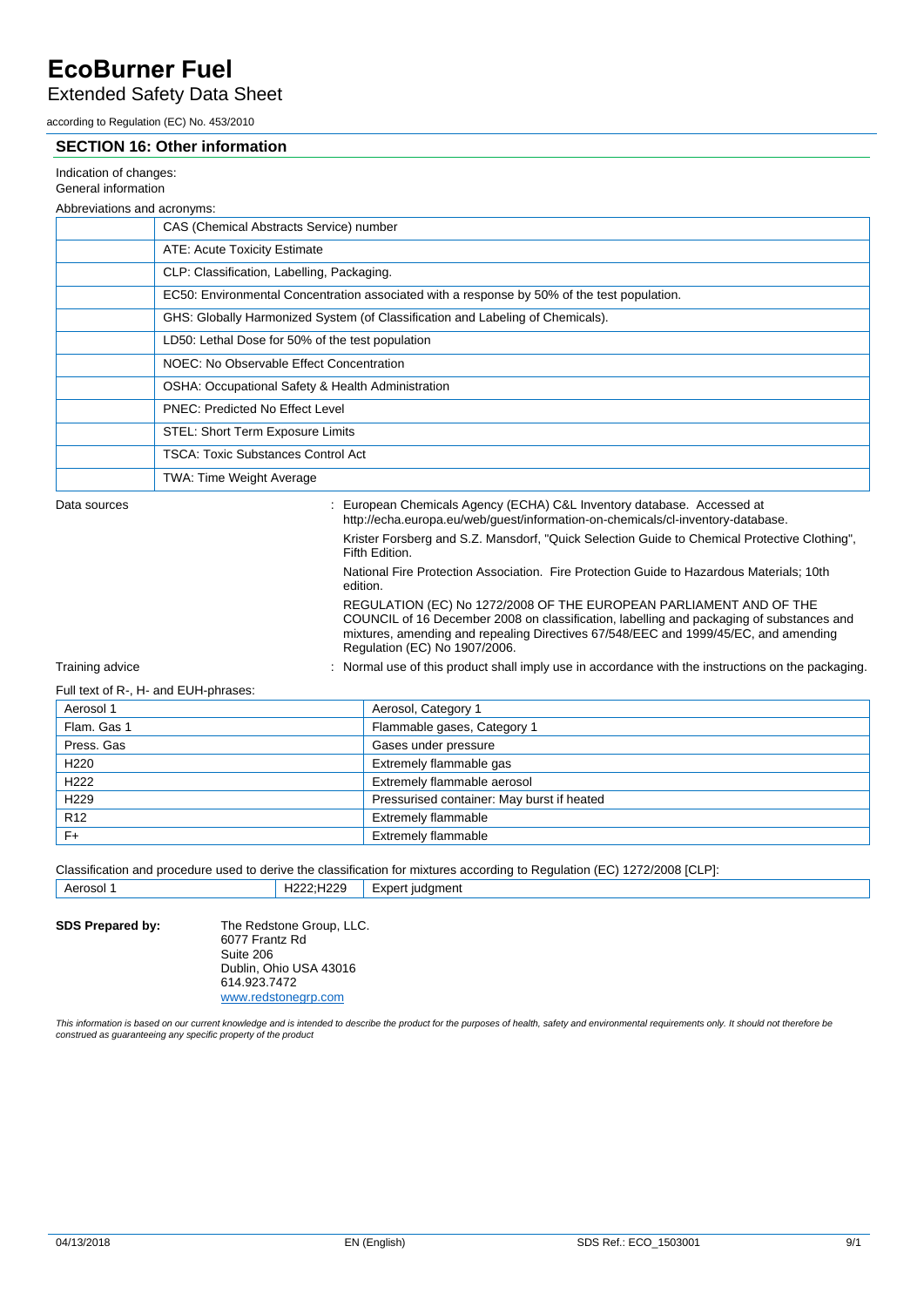Extended Safety Data Sheet

according to Regulation (EC) No. 453/2010

# **Annex to the Safety Data Sheet**

| <b>Product exposure scenario(s)</b> |                 |  |
|-------------------------------------|-----------------|--|
| <b>ES Type</b>                      | <b>ES title</b> |  |
| Worker                              | EcoBurner Fuel  |  |

### **1. Exposure scenario : Fuel**

### **EcoBurner Fuel** ES Type: Worker

| Use descriptors                      | <b>SU22</b>                                                                                                                                                                                                                                                        |
|--------------------------------------|--------------------------------------------------------------------------------------------------------------------------------------------------------------------------------------------------------------------------------------------------------------------|
|                                      | PROC8a, PROC8b, PROC16                                                                                                                                                                                                                                             |
|                                      | ERC9a                                                                                                                                                                                                                                                              |
|                                      | ESVOC SPERC 9.12b.v1                                                                                                                                                                                                                                               |
| Processes, tasks, activities covered | Covers the use as a fuel (or fuel additives and additive components) within closed or<br>contained systems, including incidental exposures during activities associated with its transfer,<br>use, equipment maintenance and handling of waste<br>Professional use |

### **2. Operational conditions and risk management measures**

#### **2.1 Contributing scenario controlling worker exposure (PROC8a, PROC8b, PROC16)**

| PROC <sub>8a</sub> | Transfer of substance or preparation (charging/discharging) from/to vessels/large containers at non dedicated<br>facilities |
|--------------------|-----------------------------------------------------------------------------------------------------------------------------|
| PROC8b             | Transfer of substance or preparation (charging/discharging) from/to vessels/large containers at dedicated facilities        |
| PROC16             | Using material as fuel sources, limited exposure to unburned product to be expected                                         |

### **Product characteristics**

| Physical form of product | Aerosol  |  |
|--------------------------|----------|--|
| Volatility               | 100% VOC |  |

### **Conditions of use**

| For use ONLY in re-fill of EcoBurner, as directed by EcoBurner Ltd. Do not use for any other purpose.              |  |
|--------------------------------------------------------------------------------------------------------------------|--|
| Assumes activities are within $0 - 40$ °C; Handle in accordance with good industrial hygiene and safety procedures |  |
| Use only in a well-ventilated place.                                                                               |  |
| Use only as directed.                                                                                              |  |

### **3. Exposure estimation and reference to its source**

### **3.1. Health**

### **Tiered Risk Assessment**

### **Tier 1 - Assume worst case scenario**

### *Assumptions:*

- *Complete contents of one can sprayed instantaneously in a very small room*
- *No room ventilation airtight room*
- *Very small room room interior volume assumed to be 2m x 2m x 3m = 12m3*

| TWA (8-hour) <sup>1</sup> | STEL <sup>1</sup> |
|---------------------------|-------------------|
| 1750 mg/m3                | 2180 mg/m3        |

1 Source – AvantiGas MSDS for AvantiGas Specialised Hydrocarbon Aerosol Propellant. Version: 1.7 Date: 30/11/11

| <b>Results:</b>           |     |                                                                                                         |
|---------------------------|-----|---------------------------------------------------------------------------------------------------------|
|                           |     | Weight of Ingredient (g)• 1000                                                                          |
| Exposure level $(mq/m^3)$ | $=$ | Room Size (m <sup>3</sup> )                                                                             |
| Exposure level of AP 40   |     | 374 (g)+ 1000<br>$\frac{2.4 \times 1000}{100 \times 10^{3}}$ = 31,000 mg/m <sup>3</sup><br>and success. |

### *Conclusion:*

Exposure level expected to be above TWA/STEL in worst case scenario.

### **Tier 2 - Refine assumptions to model actual aerosol usage**

Use British Aerosol Manufacturers Association (BAMA) Indoor Air Modelling Tool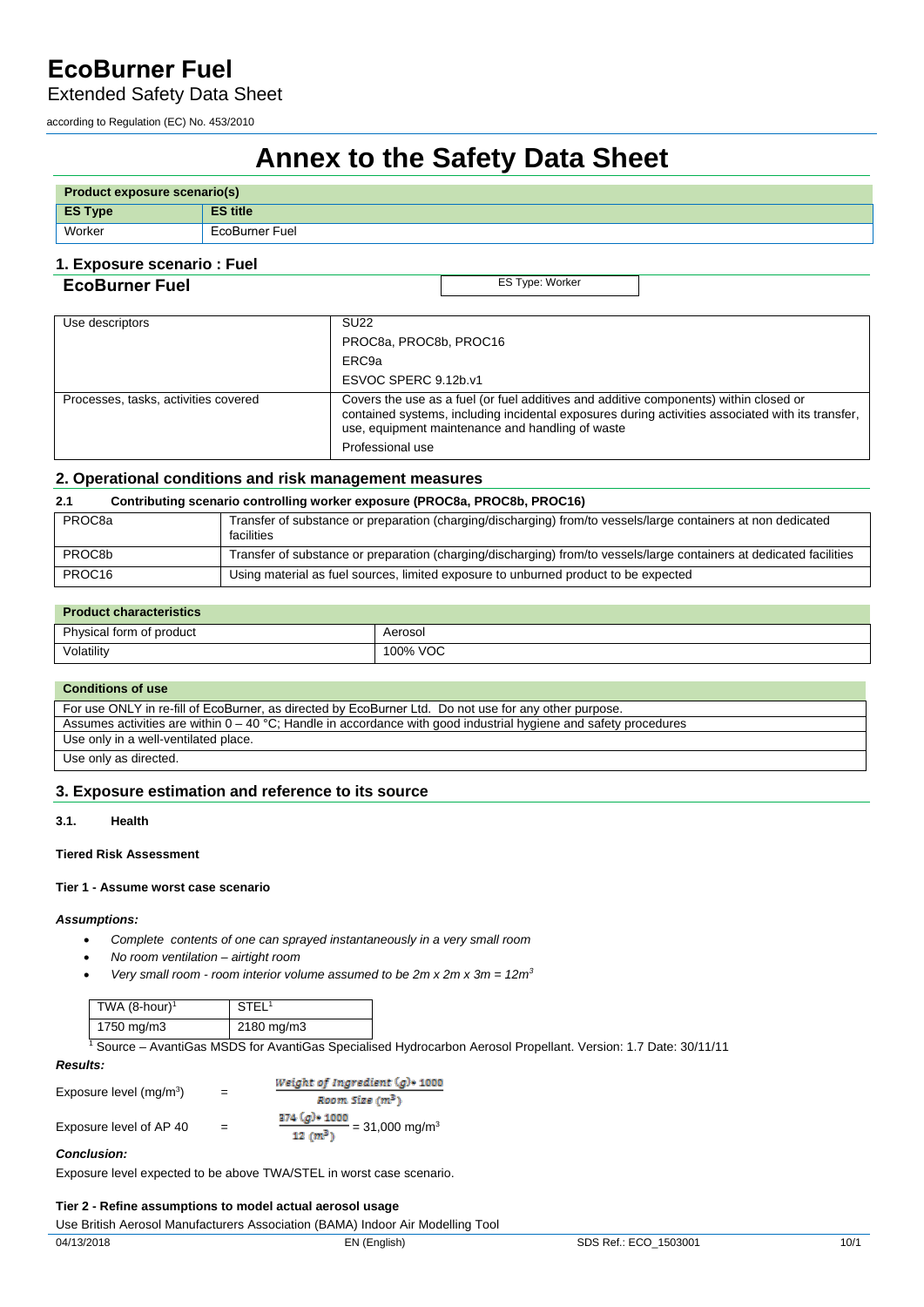### Extended Safety Data Sheet

according to Regulation (EC) No. 453/2010

### *Assumptions:*

- Spray rate = 0.54 g/s per EcoBurner (based on average 14g fuel vented during each average EcoBurner Model 3.0 filling of 26.1 seconds)
- Typical usage = fill 10 EcoBurners per service
- EcoBurner filling takes place in a commercial kitchen or restaurant/dining room of 5m\*5m\*3m = 75m3
- Ventilated expected to be high in commercial kitchens/restaurants/dining rooms. Recommended Air Change Rate (ACR) for kitchens is 15-60 changes per hour, and for restaurants/dining rooms is 8-12 changes per hour.

### *Conditions:*

- Single spray of 260 seconds (10 EcoBurners x 26 seconds)
- $\bullet$  75m<sup>3</sup> room
- Moderate ventilation of 8 air changes/hour



### *Conclusion:*

Initial concentration and 15 min TWA concentration of AP 40 are below the STEL of 2180 mg/m<sup>3</sup>. Longer Term exposure (TWA 8 hours) is well below WEL.

### **3.2. Environment**

Exposure to environment not expected.

Do not discharge into drains or the environment.

EcoBurner Fuel is used only for the filling/re-filling of EcoBurners, as directed by EcoBurner, Ltd. Directions for safe use should be followed exactly as provided. Based on the results of the hazard assessment, this product does not meet the criteria for classification as dangerous for human health or the environment. Exposure to humans and the environment is expected to be minimal, and there is no cause for concern when used according to the specifications in the hazard assessment and directions for use.

This product is highly flammable, and should be stored away from all heat sources and direct sunlight. Keep out of reach of children.

### **4. Guidance to Downstream User to evaluate whether he works inside the boundaries set by the ES**

### **4.1. Health**

| Guidance - Health | Provide adequate ventilation                                                    |
|-------------------|---------------------------------------------------------------------------------|
|                   | Prevent contact with skin/eyes, do not breathe contents                         |
|                   | While filling EcoBurners, eliminate all sources of ignition, heat. Keep upwind. |
|                   | Do not pierce or burn pressurized container, even after use.                    |
|                   | Dispose of emptied containers with care.                                        |